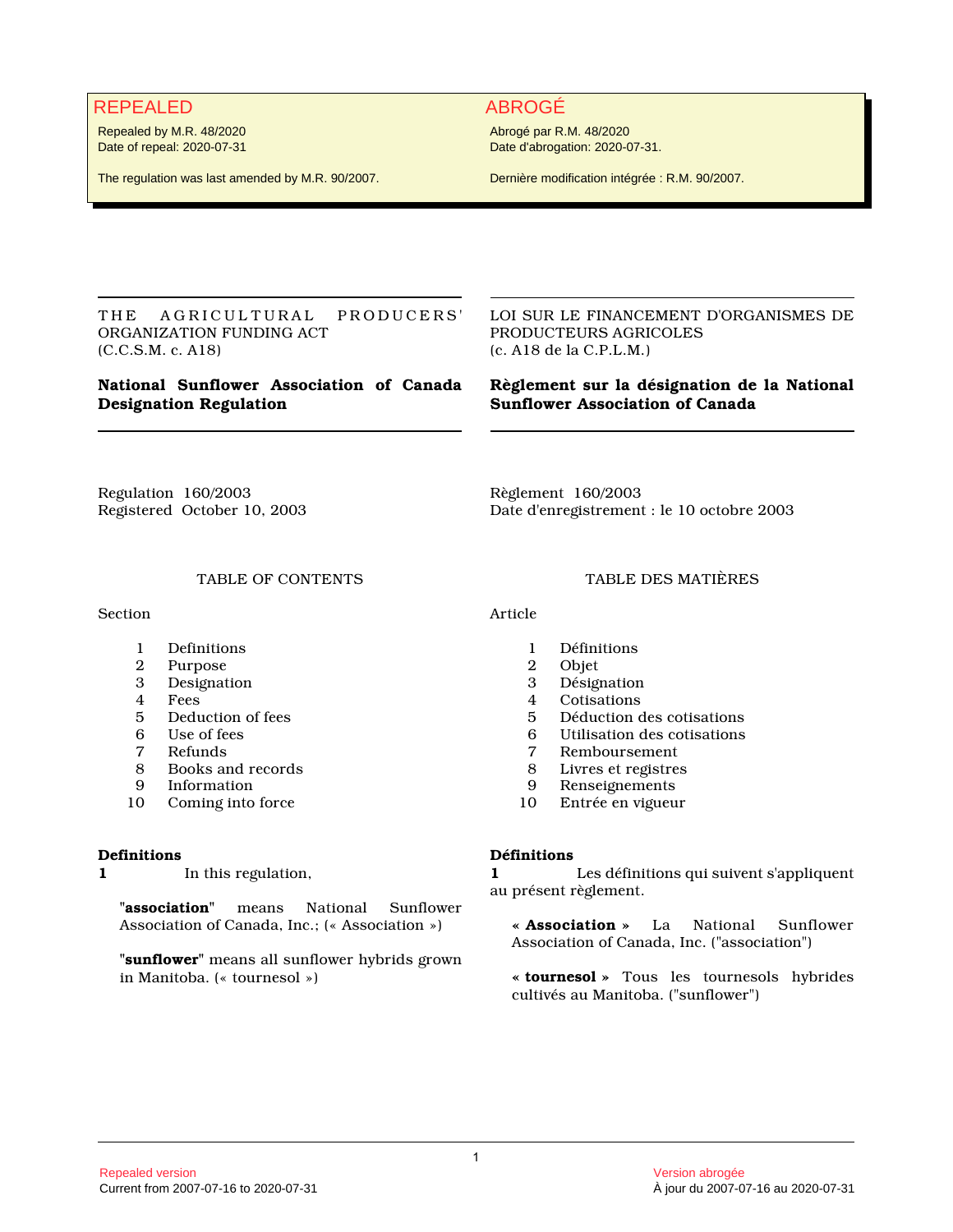### **Purpose**

**2** The purpose of this regulation is to enable the association to encourage, promote and assist in the development of confectionery and oilseed sunflowers in Manitoba.

### **Designation**

**3** National Sunflower Association of Canada, Inc. is designated as the representative organization of all producers of sunflowers.

#### **Fees**

**4** Every producer who produces and markets sunflowers shall pay a fee to the association of ½ of 1% of all sales of sunflowers in Manitoba.

M.R. 90/2007

# **Deduction of fees**

**5(1)** Every purchaser who buys sunflowers from a producer shall deduct from the monies payable to the producer, the fees payable by the producer to the association.

**5(2)** Within one month after the end of each of the following periods, every purchaser shall forward to the association the fees deducted during the period:

- (a) the period beginning on January 1 and ending on March 31;
- (b) the period beginning on April 1 and ending on June 30;
- (c) the period beginning on July 1 and ending on September 30;
- (d) the period beginning on October 1 and ending on December 31.

**5(3)** When fees are forwarded to the association under subsection (2), the purchaser shall also provide the association with the following information:

(a) the name and address of each producer from whom the fees were withheld;

(b) the amount of the fees being forwarded on that producer's behalf;

(c) the quantity and price of sunflowers purchased from that producer.

# **Objet**

**2** Le présent règlement a pour objet de permettre à l'Association de stimuler, de promouvoi r et de faciliter la production de tournesol de confiserie et de tournesol oléagineux au Manitoba.

### **Désignation**

**3** La National Sunflower Association of Canada, Inc. est désignée à titre d'organisme représentatif de tous les producteurs de tournesol.

#### **Cotisations**

**4** Les producteurs qui produisent et commercialisent du tournesol versent chacun à l'Association des cotisations équivalant à ½ % des ventes globales de tournesol au Manitoba.

R.M. 90/2007

# **Déduction des cotisations**

**5(1)** L'acheteur de tournesol déduit des sommes qu'il doit au producteur les cotisations que celui-ci est tenu de verser à l'Association.

**5(2)** Les acheteurs font parvenir à l'Association, au plus tard un mois après la fin de chaque période indiquée ci-après, les cotisations qu'ils ont déduites pendant celle-ci :

a) la période commençant le  $1<sup>er</sup>$  janvier et se terminant le 31 mars;

b) la période commençant le  $1<sup>er</sup>$  avril et se terminant le 30 juin;

c) la période commençant le  $1<sup>er</sup>$  juillet et se terminant le 30 septembre;

d) la période commençant le  $1<sup>er</sup>$  octobre et se terminant le 31 décembre.

**5(3)** Les acheteurs joignent aux cotisations qu'ils font parvenir à l'Association en vertu du paragraphe (2) les renseignements suivants :

a) le nom et l'adresse de chaque producteur à l'égard duquel des cotisations ont été retenues;

b) le montant des cotisations envoyées au nom de chaque producteur;

c) la quantité et le prix du tournesol acheté à chaque producteur.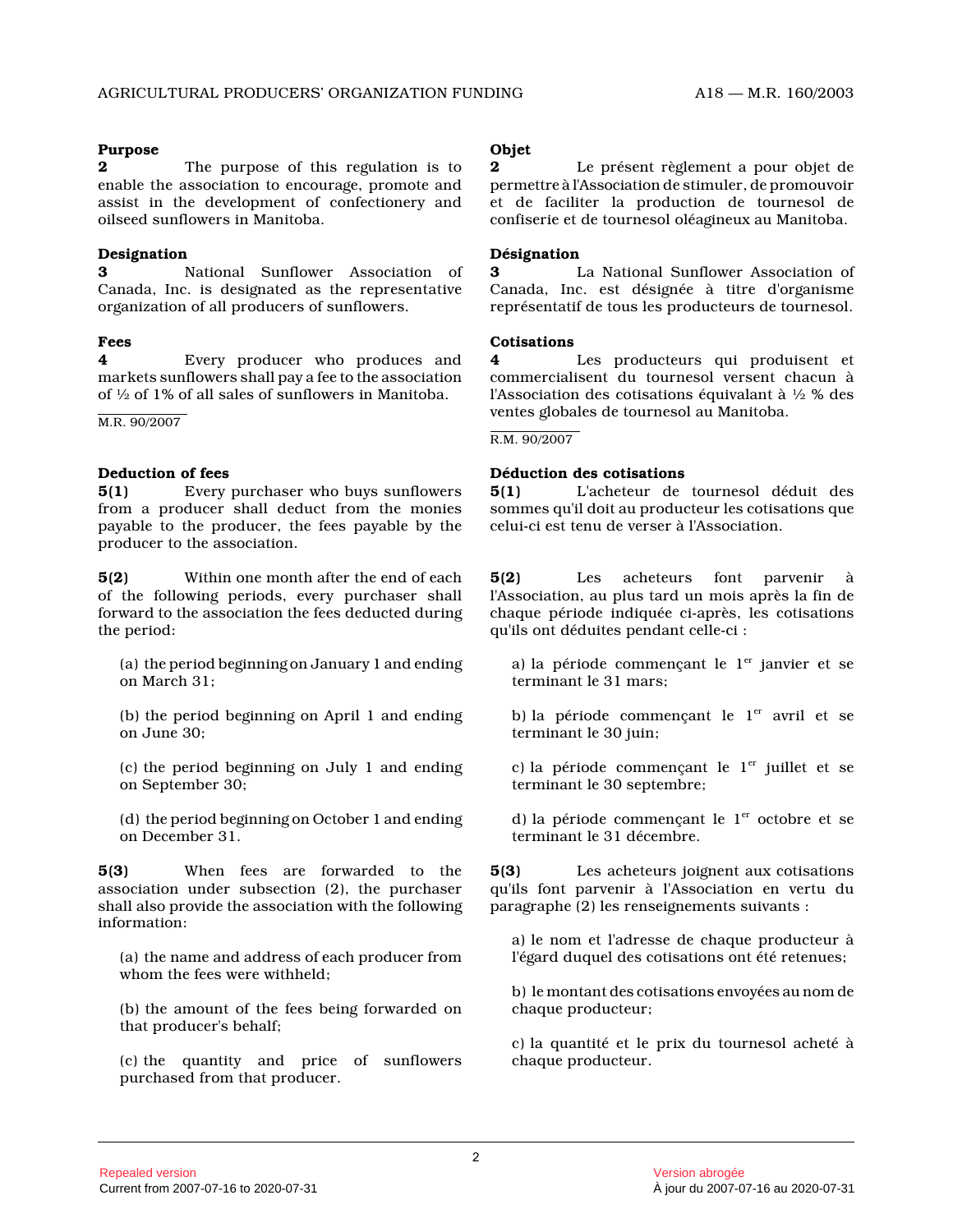#### **Use of fees**

**6** The association is authorized to use the fees for the purpose of defraying the expenses of the organization in carrying out its purpose.

### **Refunds**

**7(1)** A producer may apply to the association for a refund of fees.

**7(2)** An application for a refund must be made in writing on a form provided by the association and must contain the information that the association requests.

**7(3)** An application for a refund must be received by the association

(a) before August 1, for fees deducted in the six-month period beginning on the previous January 1 and ending on June 30; and

(b) before February 1, for fees deducted in the six-month period beginning on the previous July 1 and ending on December 31.

**7(4)** If the application for a refund complies with this section, the association shall make a refund

(a) not later than March 31, for fees deducted in the six-month period beginning on the previous July 1 and ending on December 31; and

(b) not later than September 30, for fees deducted in the six-month period beginning on the previous January 1 and ending on June 30.

**7(5)** Repealed.

M.R. 90/2007

#### **Books and records**

**8** Every purchaser of sunflowers grown or harvested in Manitoba shall keep and maintain complete and accurate books and records respecting the purchase of sunflowers and provide copies of them when requested to do so by the agency.

## **Utilisation des cotisations**

**6** L'Association est autorisée à utiliser les cotisations pour payer les dépenses qu'elle engage aux fins de la réalisation de son objectif.

#### **Remboursement**

**7(1)** Les producteurs peuvent demander à l'Association de leur rembourser les cotisations.

**7(2)** Les demandes de remboursement sont présentées par écrit à l'Association au moyen d'une formule que celle-ci fournit et qui contient les renseignements qu'elle demande.

**7(3)** Les demandes de remboursement doivent parvenir à l'Association :

a) avant le  $1<sup>er</sup>$  août, dans le cas des cotisations qui ont été déduites au cours de la période de six mois commençant le  $1<sup>er</sup>$  janvier précédent et se terminant le 30 juin;

b) avant le  $1^{\mathrm{er}}$  février, dans le cas des cotisations qui ont été déduites au cours de la période de six mois commençant le  $1<sup>er</sup>$  juillet précédent et se terminant le 31 décembre.

**7(4)** L'Association donne suite aux demandes de remboursement conformes au présent article en faisant parvenir le remboursement :

a) au plus tard le 31 mars, dans le cas des cotisations qui ont été déduites au cours de la période de six mois commençant le  $1<sup>er</sup>$  juillet précédent et se terminant le 31 décembre;

b) au plus tard le 30 septembre, dans le cas des cotisations qui ont été déduites au cours de la période de six mois commençant le  $1<sup>er</sup>$  janvier précédent et se terminant le 30 juin.

# **7(5)** Abrogé.

R.M. 90/2007

# **Livres et registres**

**8** Les acheteurs de tournesol cultivé ou récolté au Manitoba tiennent des livres et des registres complets et exacts concernant le tourneso l qu'ils achètent et en fournissent des copies au Bureau lorsqu'il en fait la demande.